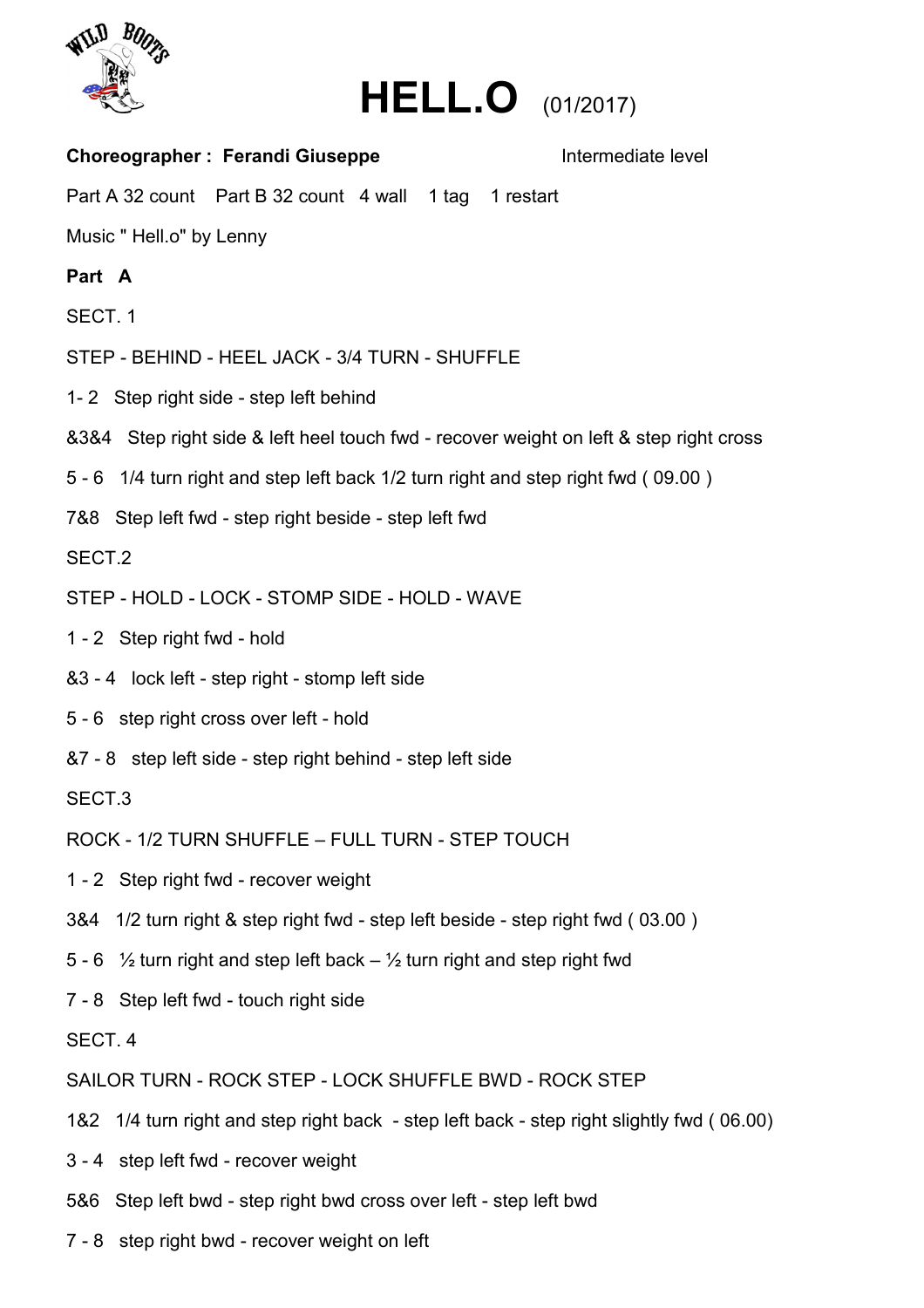----------------------------------

## **Part B**

SECT 1

HEEL GRIND 1/4 TURN - COASTER STEP - ROCK STEP – TOE STRUT 1/4 TURN

1 - 2 Heel stomp - 1/4 turn right ( 03.00)

3&4 Step right back - step left beside - step right fwd

5 - 6 step left fwd - recover weight

7 - 8 point left toe behind  $-$  ¼ turn left lower heel (12.00)

SECT 2

HEEL JACK - STEP CROSS - SHUFFLE CROSS

1&2 Step left cross over - step right side and left heel touch fwd diag.

&3 - 4 Step left on place and step right cross over left - step left side

5 - 6 step right cross over left - hold

7&8& Step left side and step right cross - step left side and step right cross

SECT. 3

ROCK SIDE - WAVE - ROCK SIDE - SAILOR TURN

1 - 2 Step left side - recover weight

3&4 Step left behind - step right side - step left cross over

5 - 6 step right side - recover weight

7&8 1/2 turn right and step right bwd - step left back - step right slightly fwd ( 06.00 )

SECT. 4

STEP – KICK BALL TOE BACK - STOMP - HOLD - APPLEJACK

1 - 2 Step left fwd – Kick right

&3-4 Step right on place and toe touch left back – stomp left beside right

5&6& weight on left heel and right toe , swivel - return to the centre.

weight on right heel and left toe, swivel - return to the centre

7&8& weight on left heel and right toe , swivel - return to the centre.

weight on right heel and left toe, swivel - return to the centre

----------------------------------